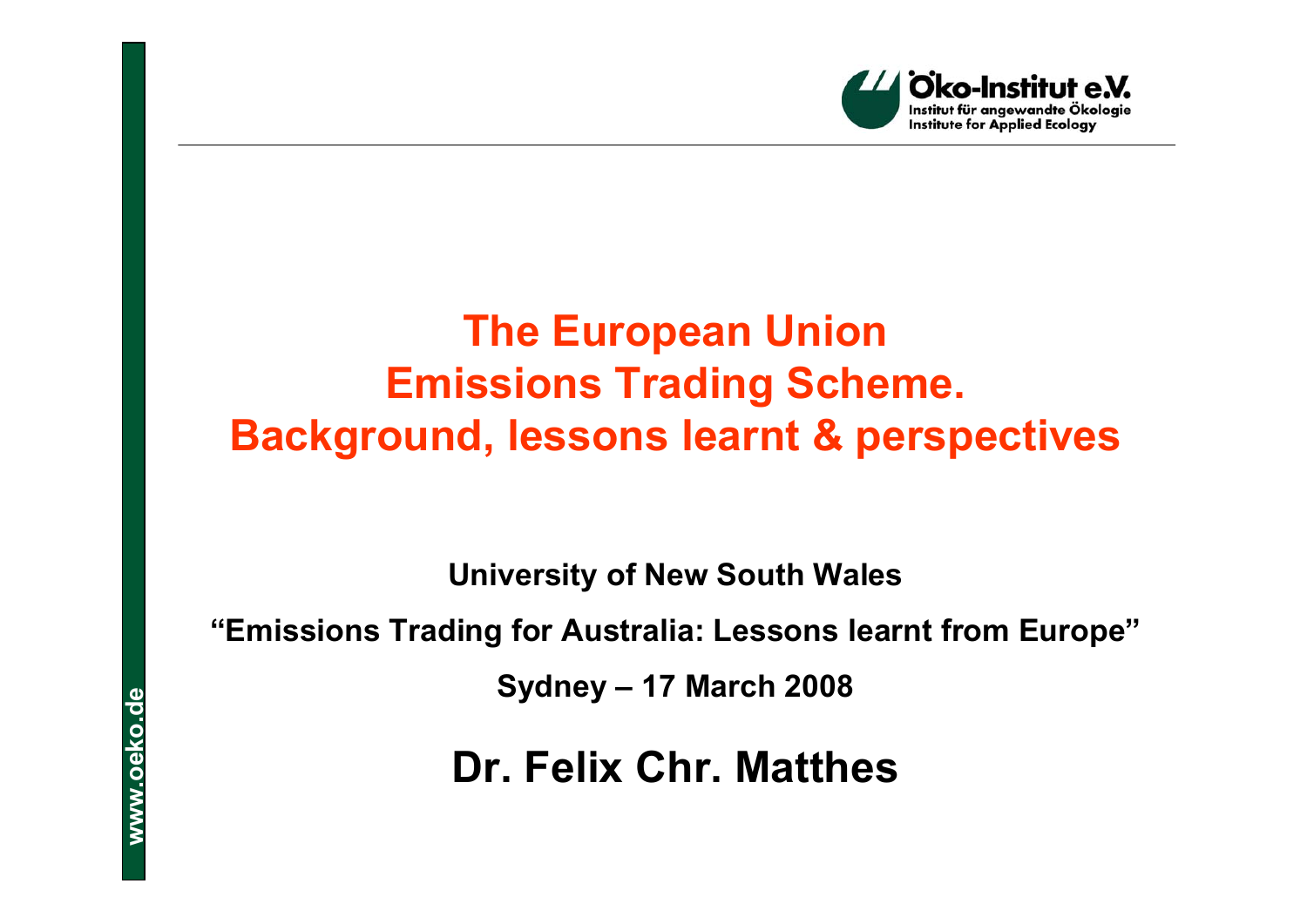

- •**Background on the EU ETS**
- • **The first (pilot) phase from 2005 to 2007 and phase 2 from 2008-2012**
- •**Lessons learnt & recent experiences from phase 2**
- •**The revision of the scheme**

**ww w o . e k o d . e**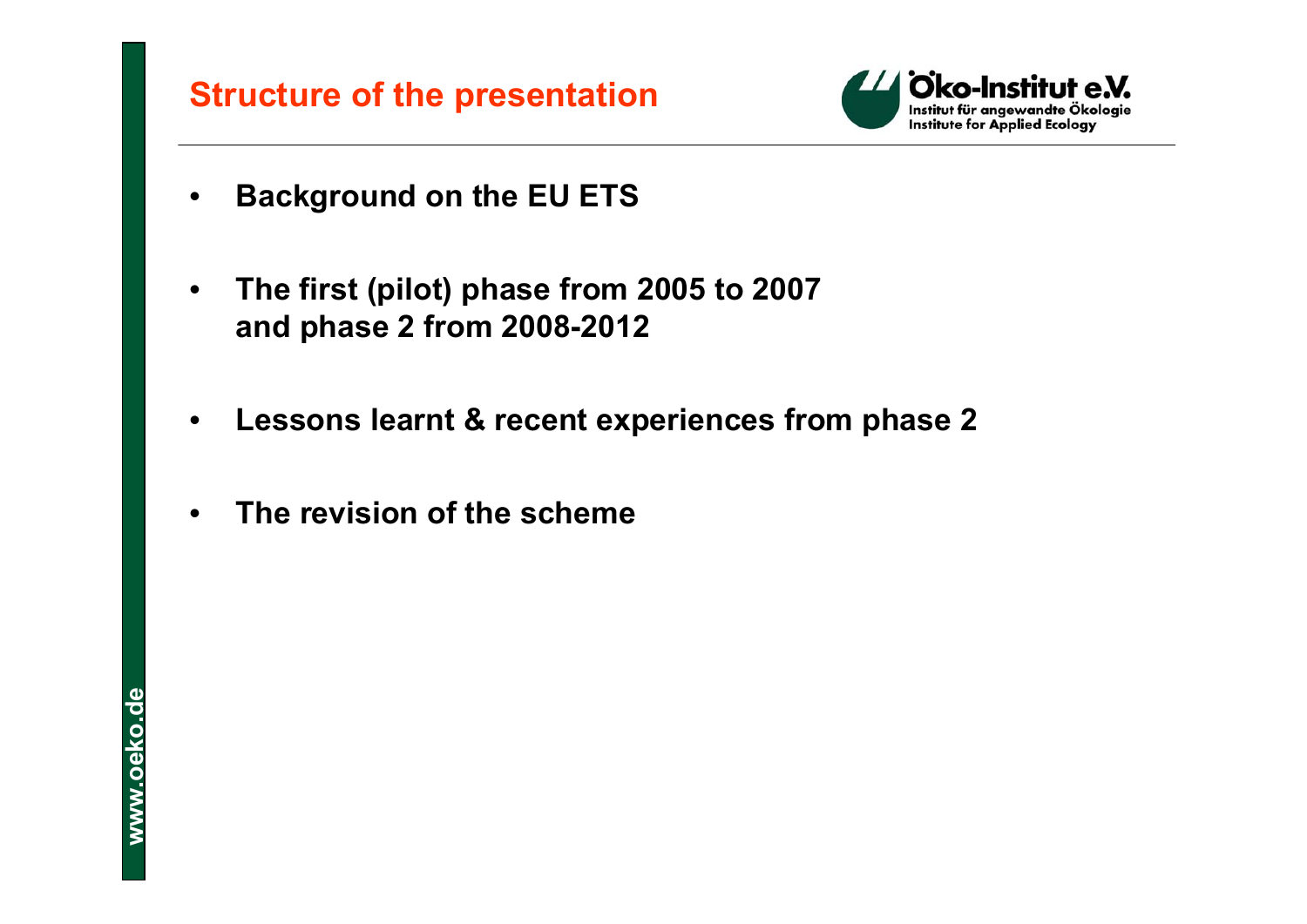

- • **27 participating countries**
	- **GDP 12,253 bn € in 2007 (= 20,045 bn AUD)**
	- **Population 495 mln**
	- **Internal (liberalized) market for energy**
	- **scope 44.5% of total GHG emissions**
- • **Downstream scheme for CO2 from stationary sources**
	- **Installation-based**
	- **Power generation & selected industries**
	- **2,123 Mt CO2 covered in 2005**
	- **2,207 Mt CO2 extended scope CO2, +60 Mt CO2-e N2O (from 2008/2013) and ~150 Mt aviation (from 2013)**
- • **Multi-period scheme**
	- **Pilot phase 2005-2007, Phase 2 2008-2012 (= Kyoto Phase), Phase 3 2013-2020**
	- **Tight schedule for take-off**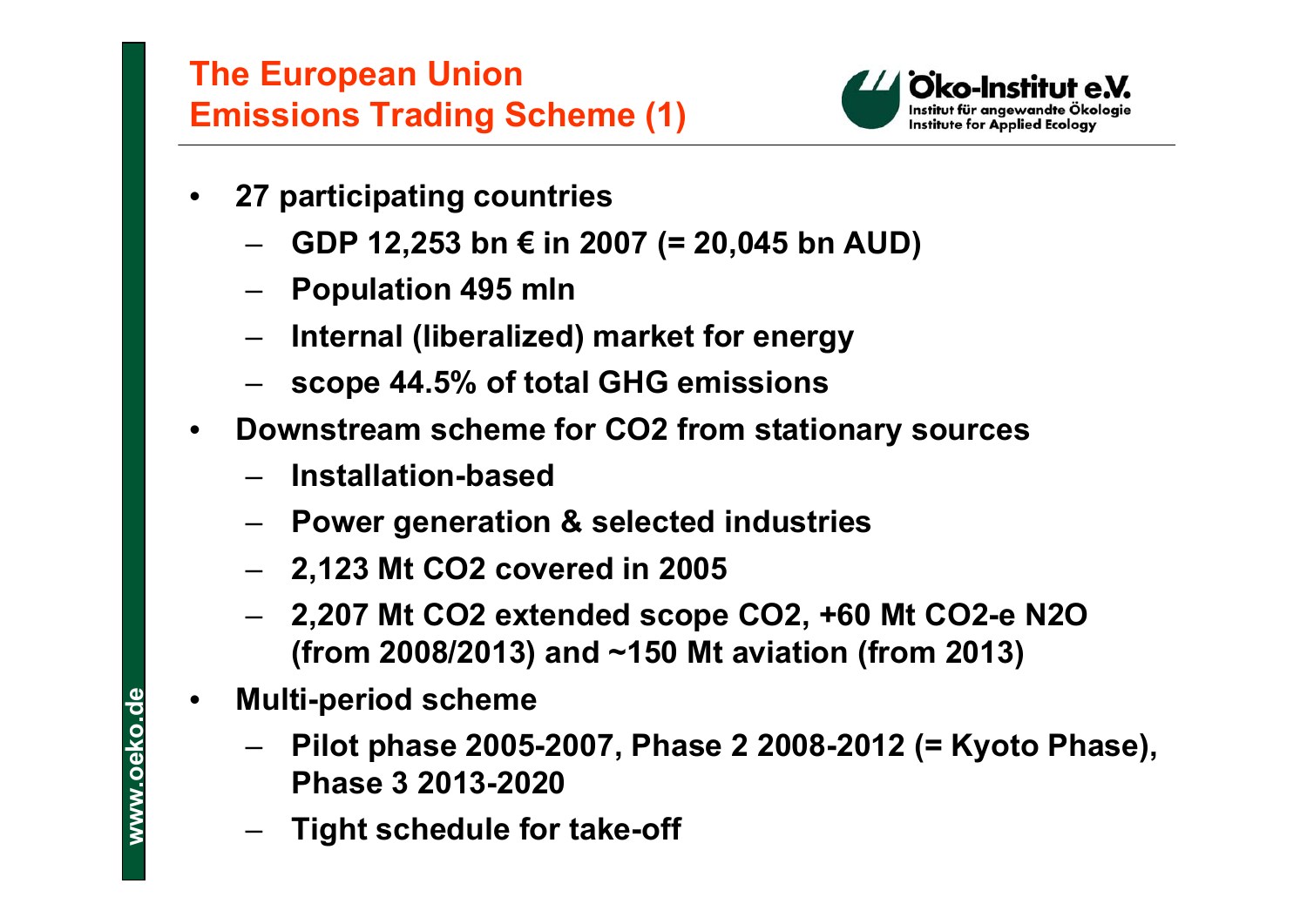

- • **Characteristics**
	- **Full flexibility (banking / borrowing) within a period, no banking from pilot phase to phase 2**
	- **Penalty of 40 €/t CO2 (by 2007), 100 €/t CO2 (from 2008), no buy-out, no safety valve**
	- **Cap & allocation left to the Member States (National Allocation Plans), approval by the European Commission**
	- **Ceilings for auctioning (≤ 5% in pilot phase and ≤ 10% in phase 2)**
- • **National Allocation Plans (NAP)**
	- **Total amount of allowances to be allocated**
	- **Allocation to installations**
	- **Use of project credits (CDM, JI)**
	- **Policies & Measures for the non-trading sectors**
- $\bullet$ **Strong ties to the Kyoto Scheme**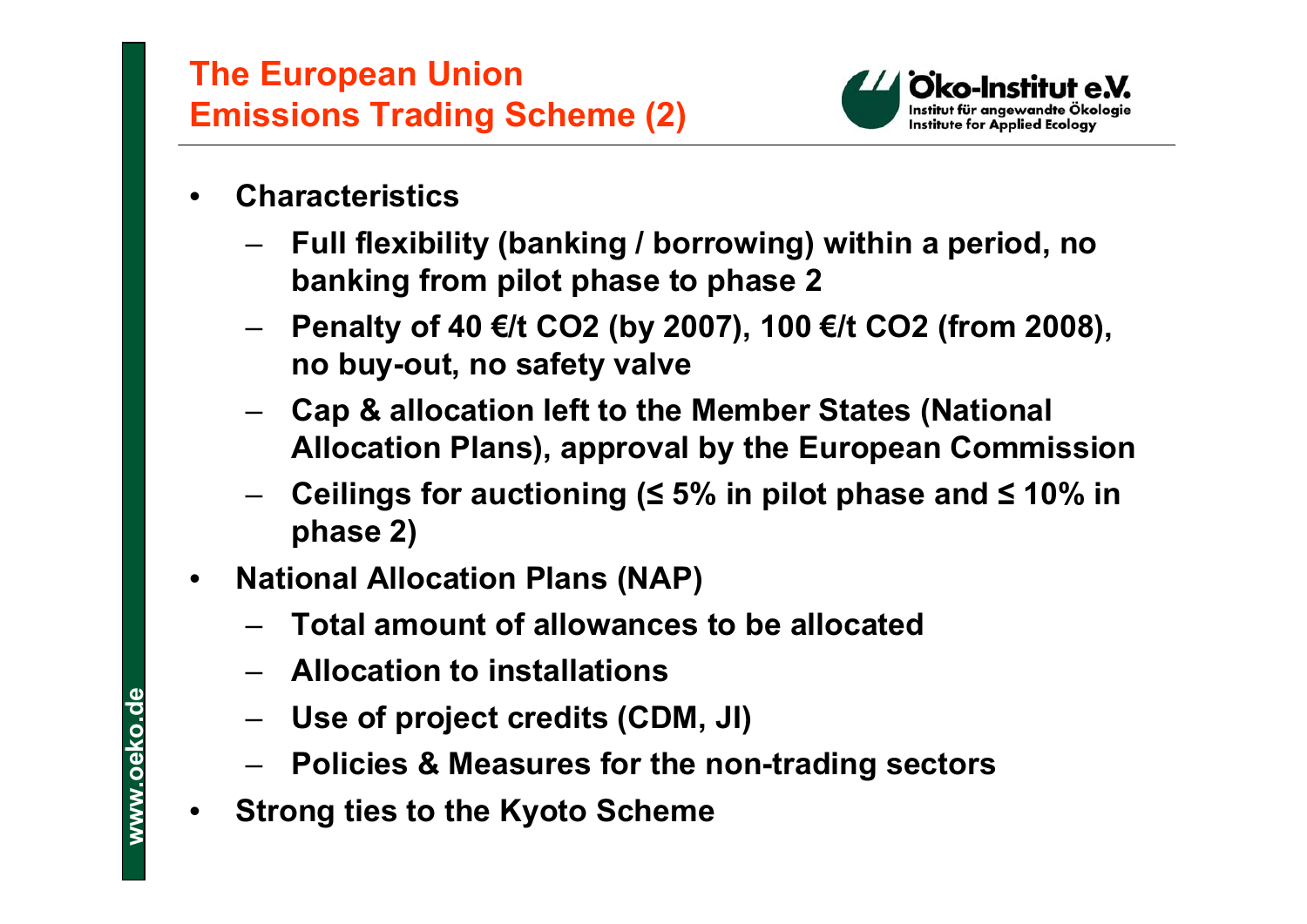# **Kyoto Mechanisms and the EU ETS Strong ties**



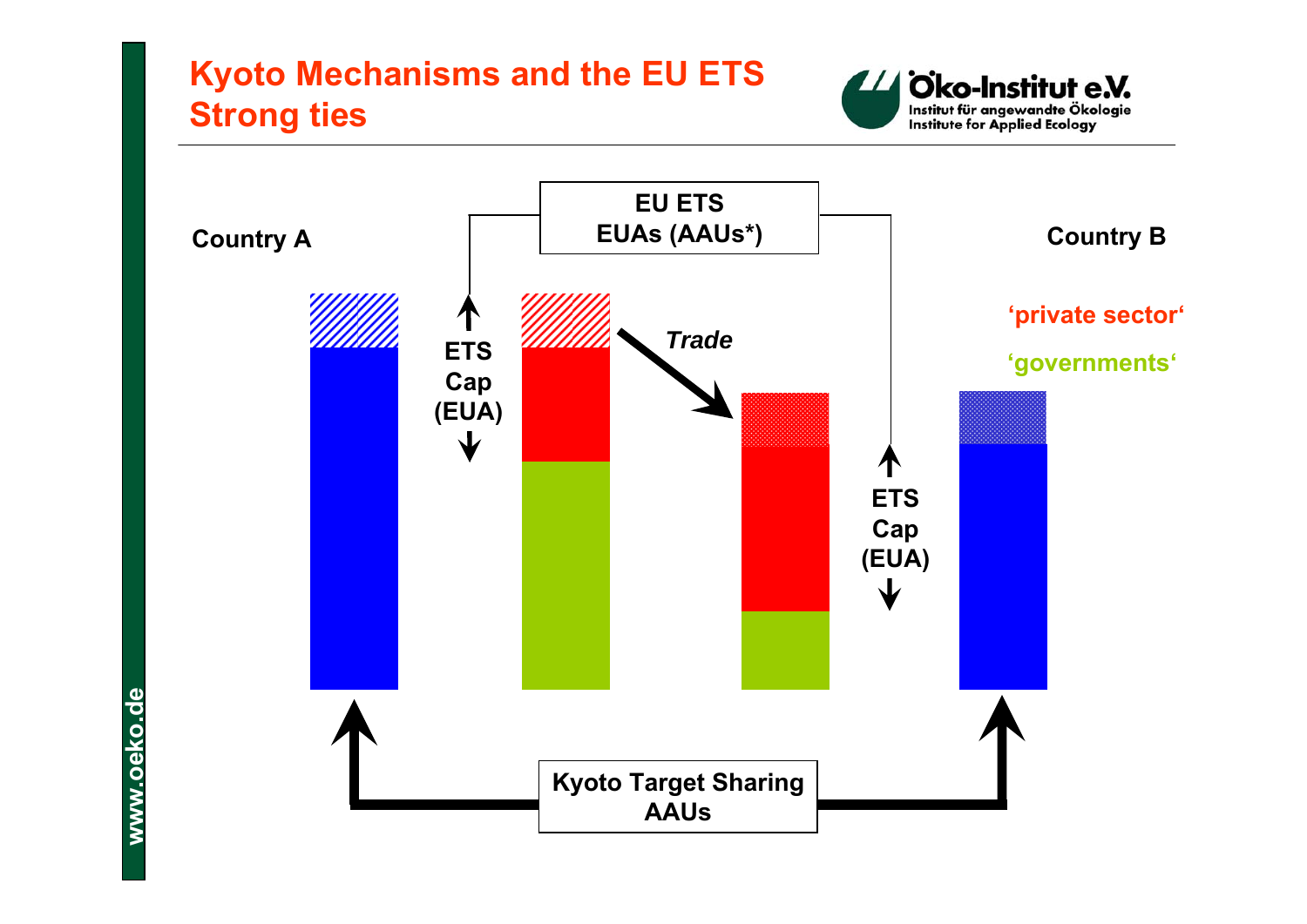#### **The EU Emissions Trading Scheme Differences in industry coverage**



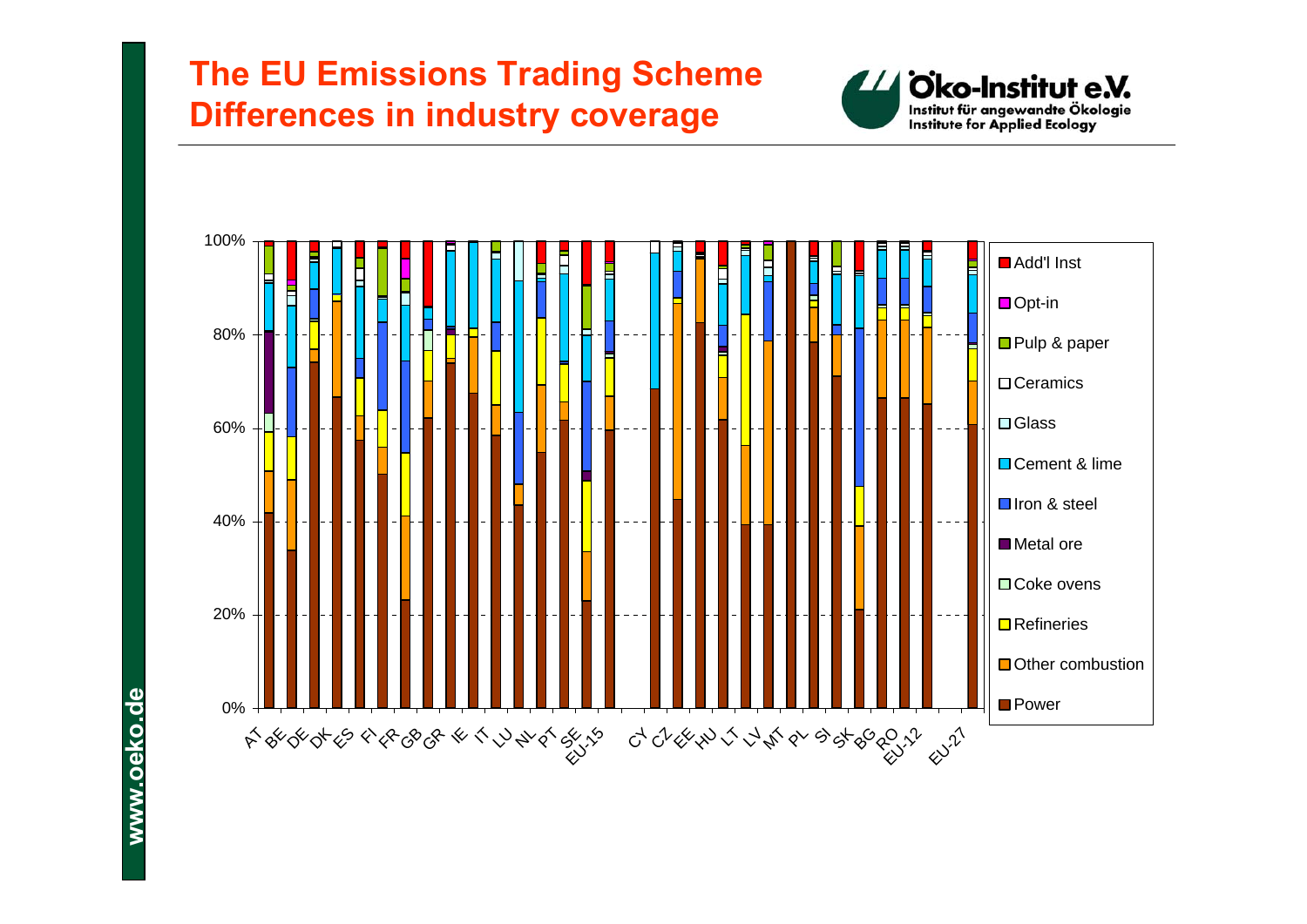## **The EU Emissions Trading Scheme Large & small emitters (Germany)**



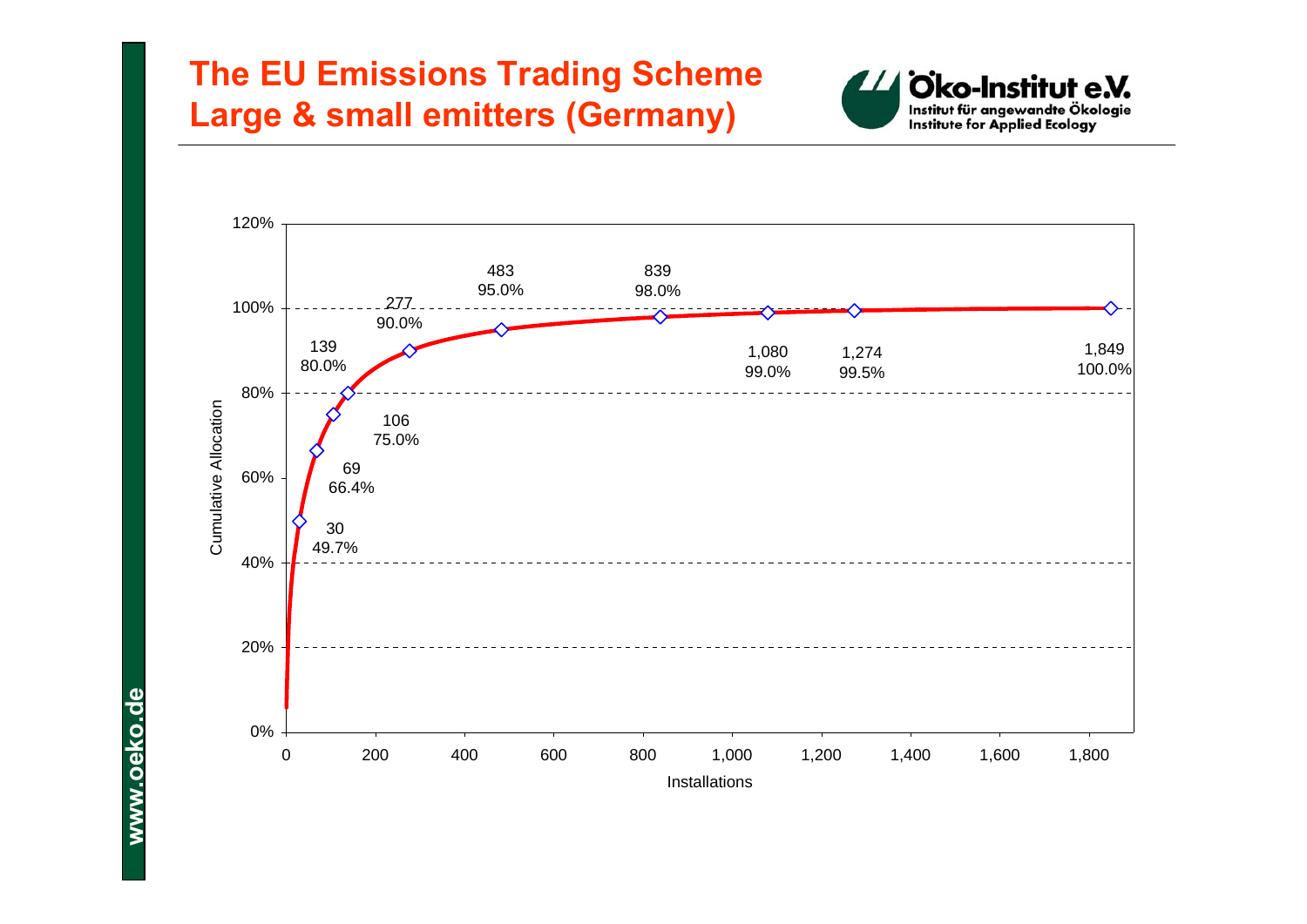#### **The EU ETS phase 1 environment Fuel prices (for illustration only)**



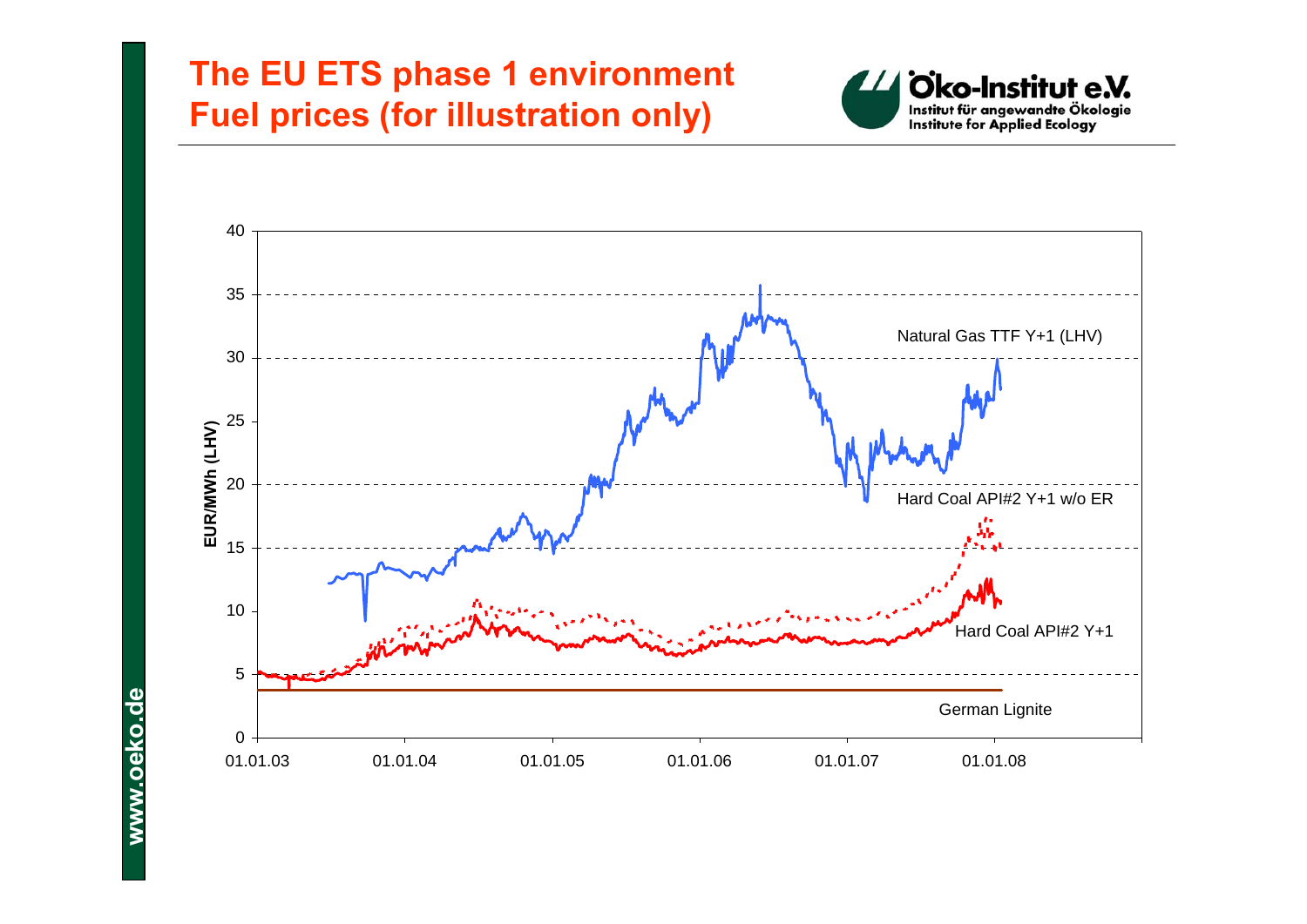#### **The EU Emissions Trading Scheme The European allowances price**



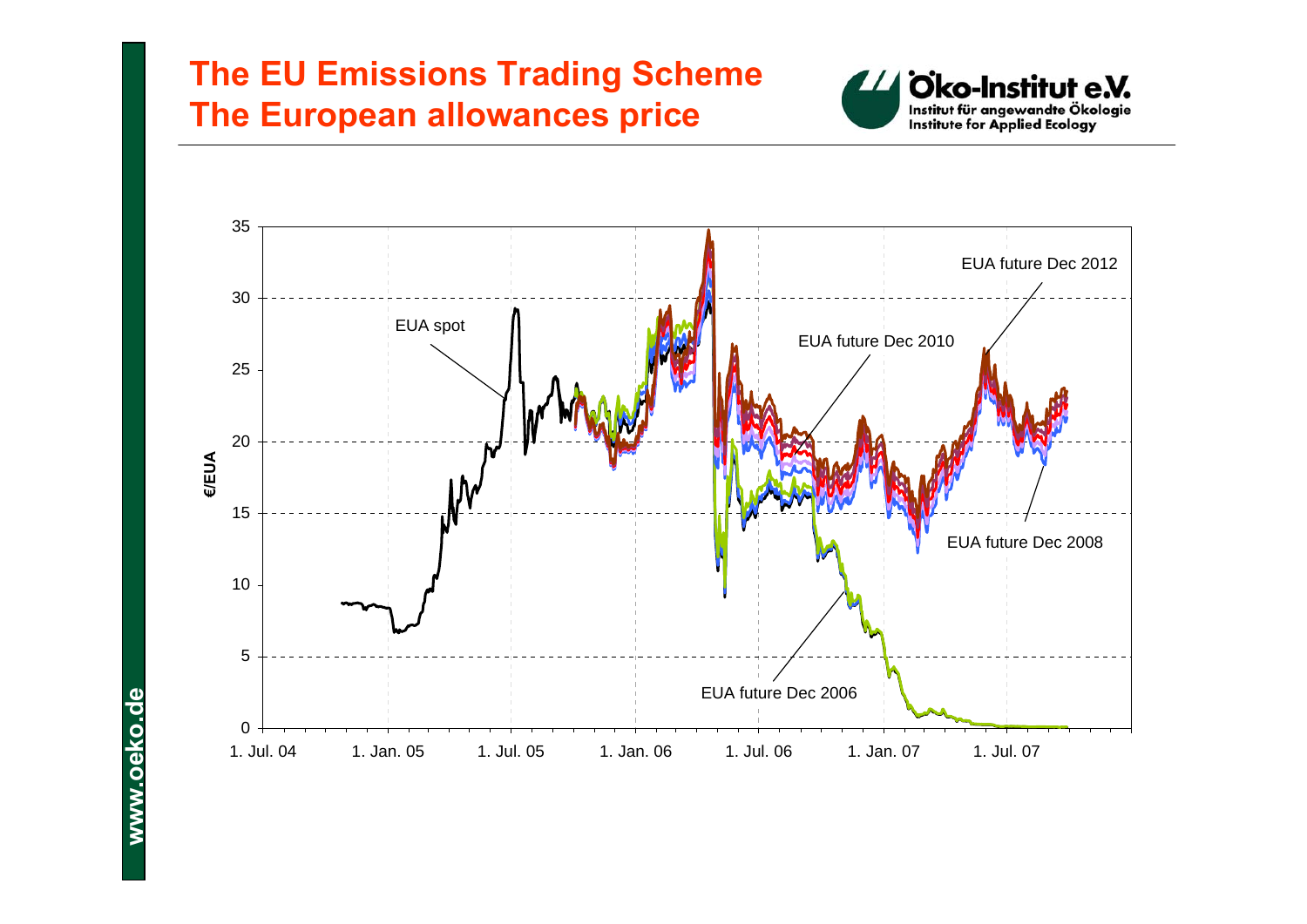# **The EU Emissions Trading Scheme EUA price developments**



- • **Significant uncertainties in the market**
	- **Approval of National Allocation Plans by the European Commission step by step (and not in time)**
	- **Take-off problems with the (national) registries and the link to the Community Independent Transaction Log (CITL)**
- • **Fundamentals**
	- **Fuel prices**
	- **Weather (winter/summer temperature, rainfalls)**
	- **Economic activities**
- $\bullet$  **ETS & climate regime specifics**
	- **Asymmetric risk exposure because of (free) allocation**
	- **Ex post adjustments (Germany)**
	- **Availability of international offsets**
- •**Gaming (power generators, speculations, etc.)???**
- •**… and the price crash from April 2006**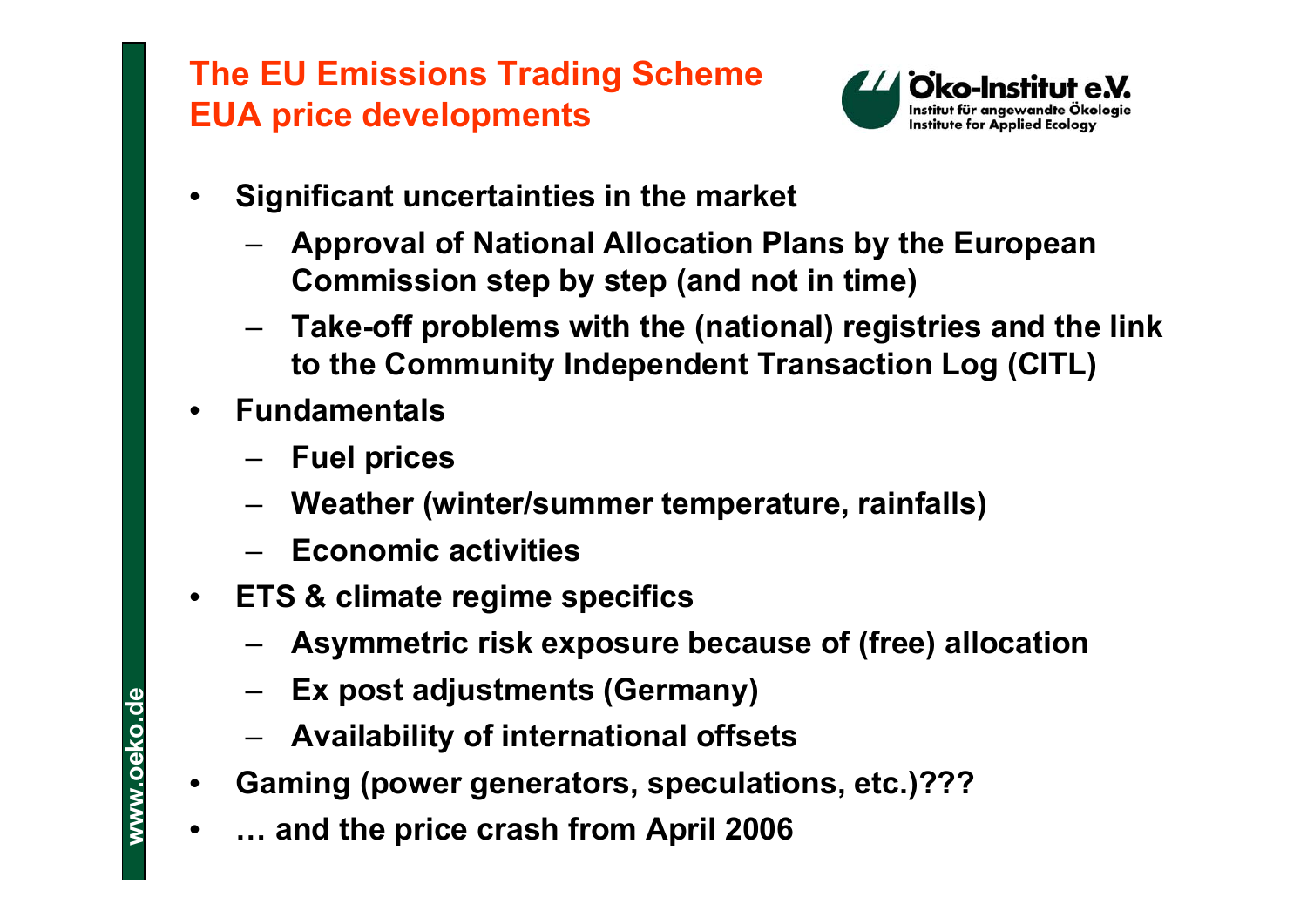# **The EU ETS price crash April 2006 and beyond**



- • **No transparent data available to the market before data on verified emissions under the EU ETS leaked in April 2006**
- • **Overallocation by the Member States**
	- **Base period flexibility**
	- **Growth factors**
- $\bullet$  **Biased data from the operators**
	- **Original goal: precise data = plant specific data**
	- **Plant-specific data offer (legal) flexibility for biased data calculation for the years (a) before the start of the scheme and (b) under the compliance regime of the scheme = consistency problem**
- • **The data problem**
	- **Total cap for pilot phase 2,299 mln EUA**
	- **2005 verified emissions (for compliance): 2.123 Mt CO2**
	- **Market was long for 175 Mt CO2** <sup>→</sup> **price crashed**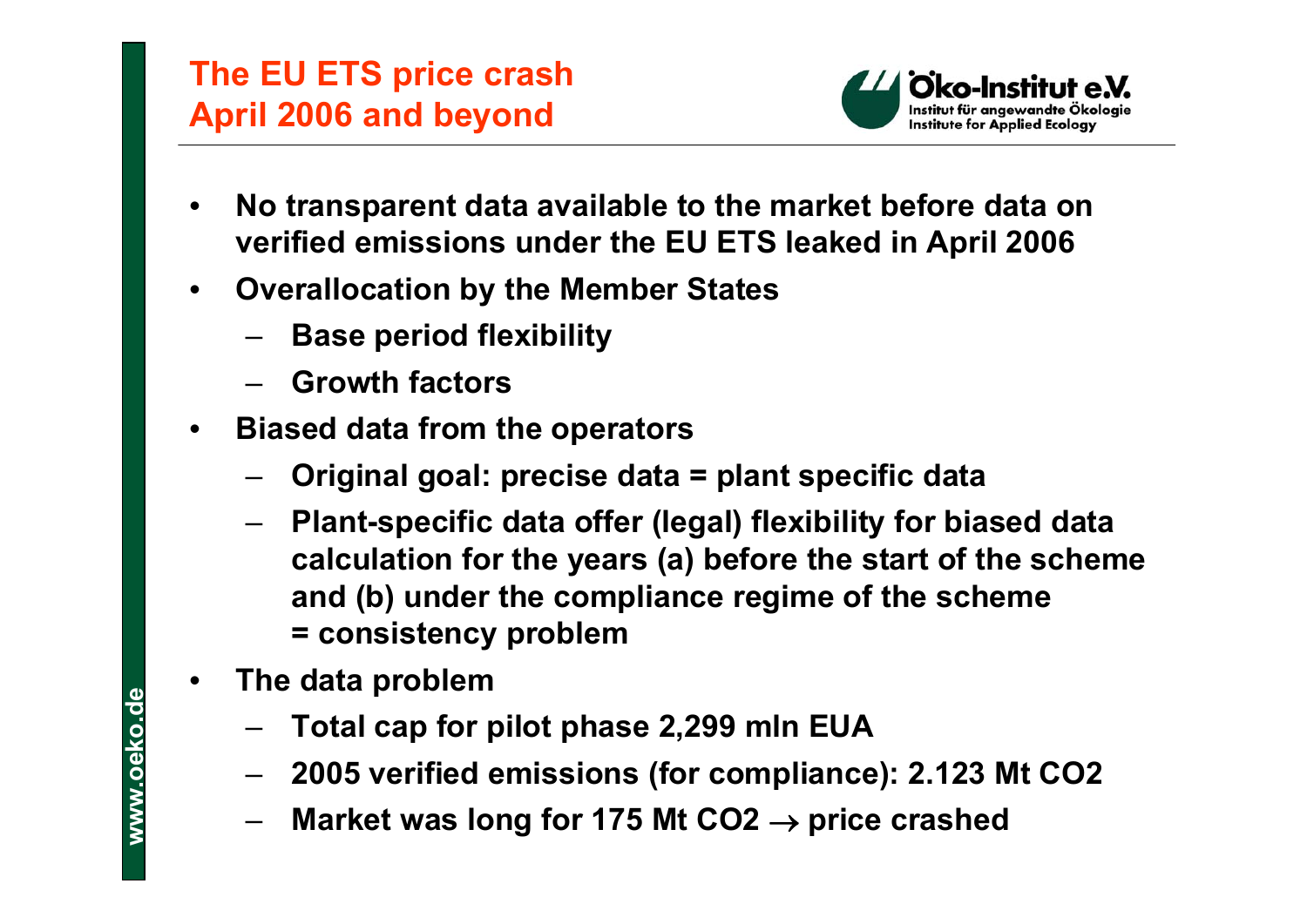# **The EU ETS price crash April 2006 and beyond**



- • **No transparent data available to the market before data leaked from the European Commission**
- • **Overallocation by the Member States**
	- **Base period flexibility**
	- **Growth factors**
- $\bullet$  **Biased data from the operators**
	- **Original goal: precise data = plant specific data**
	- **Plant-specific data offer (legal) flexibility for biased data calculation for the years (a) before the start of the scheme and (b) under the compliance regime of the scheme = consistency problem**
- • **The data problem**
	- **Total cap for pilot phase 2,299 mln EUA**
	- **2005 verified emissions (for compliance): 2.123 Mt CO2**
	- **Market was long for 175 Mt CO2**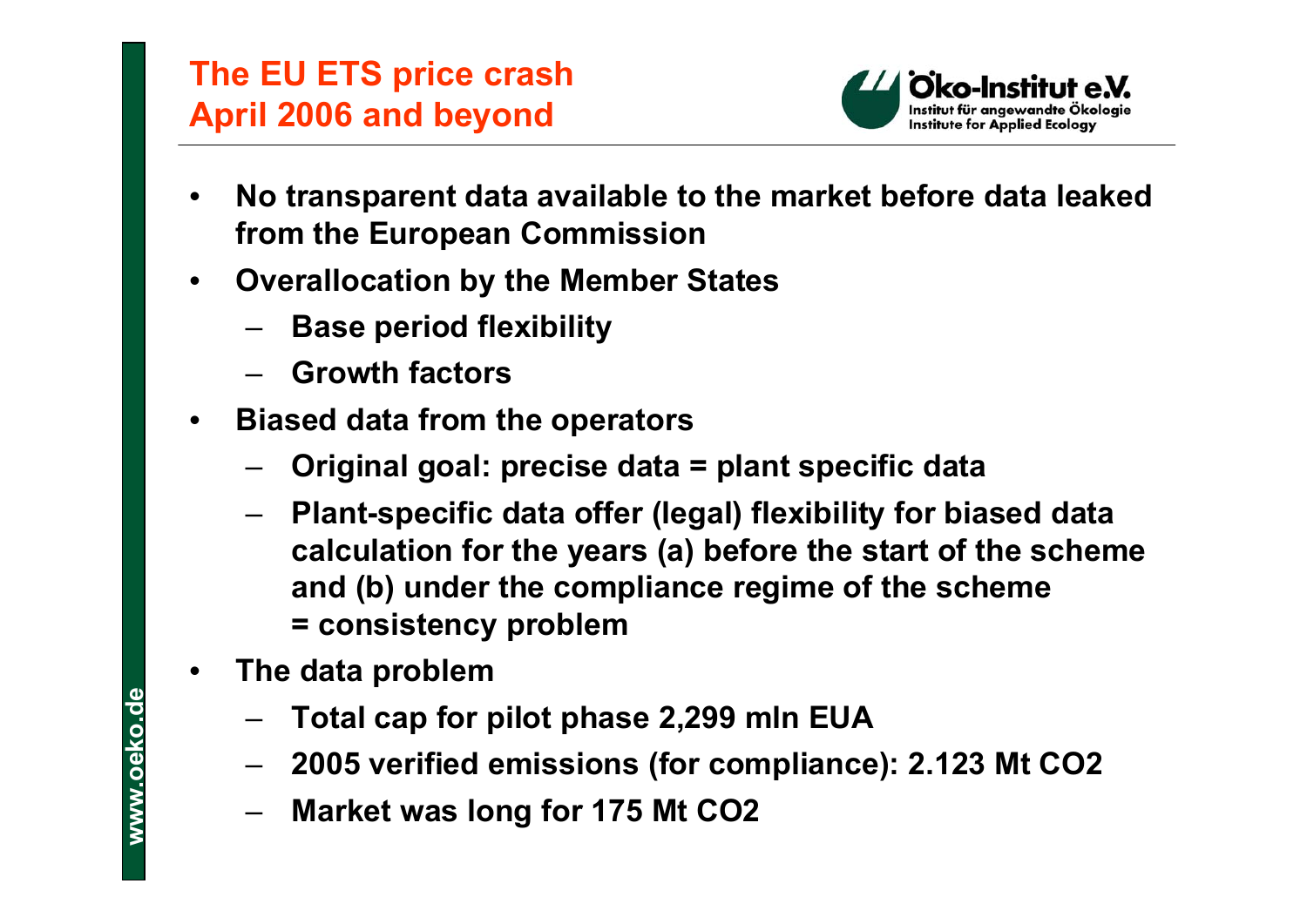## **The EU Emissions Trading Scheme Daily trading volumes**



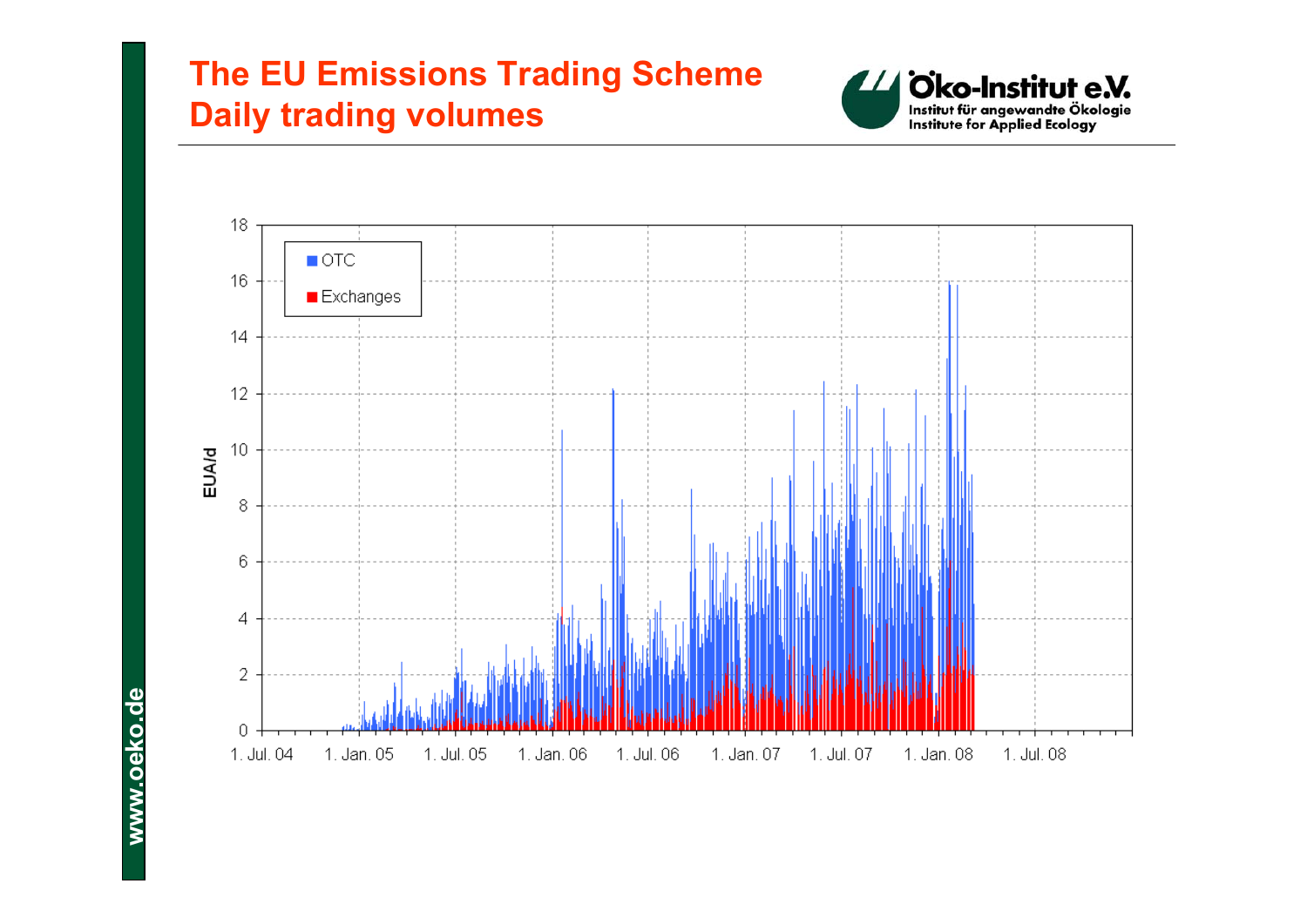#### **Modeling exercise /w and w/o CO2 A closer look to Germany (1)**



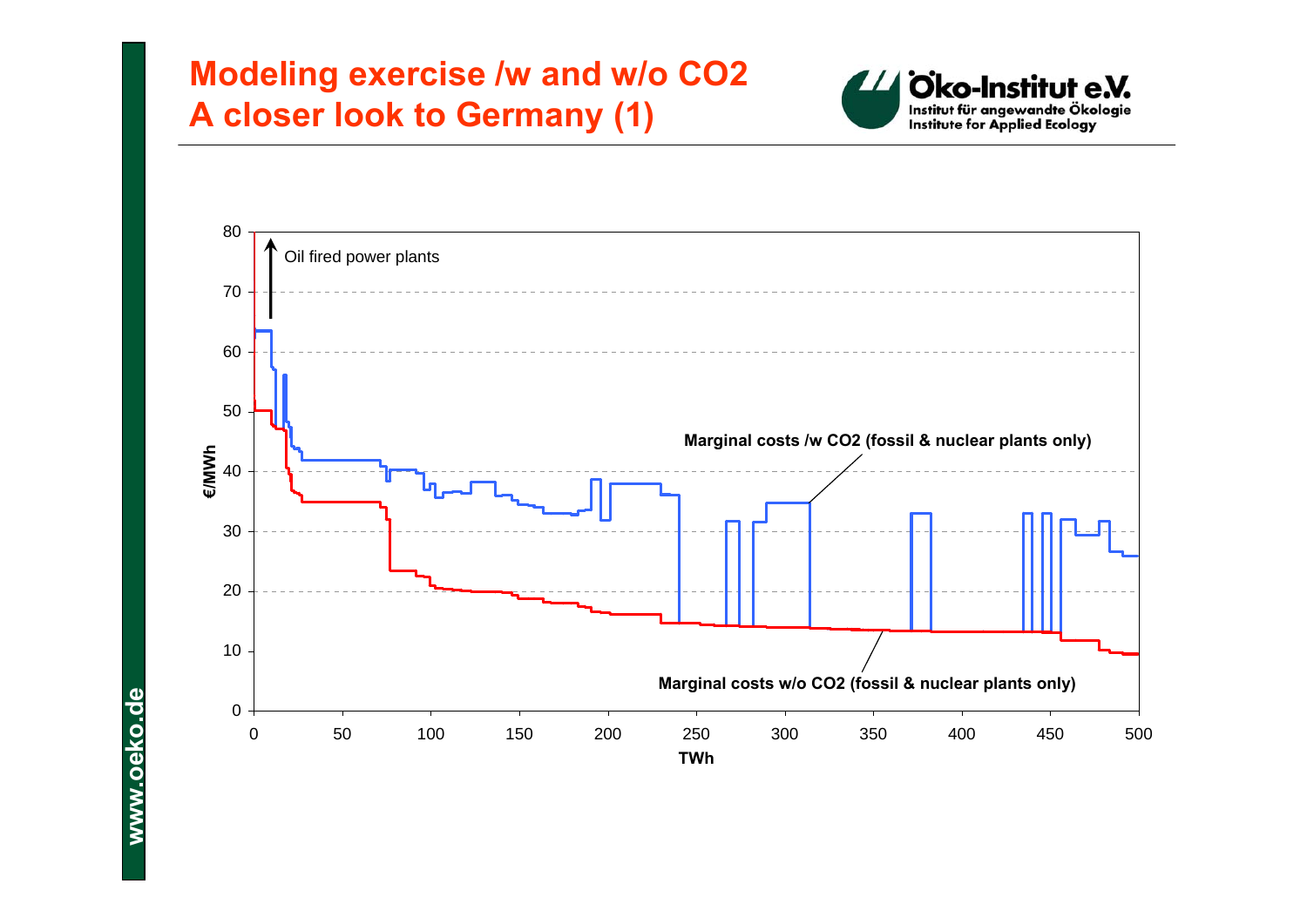#### **Modeling exercise /w and w/o CO2 Merit order of public power 2006**



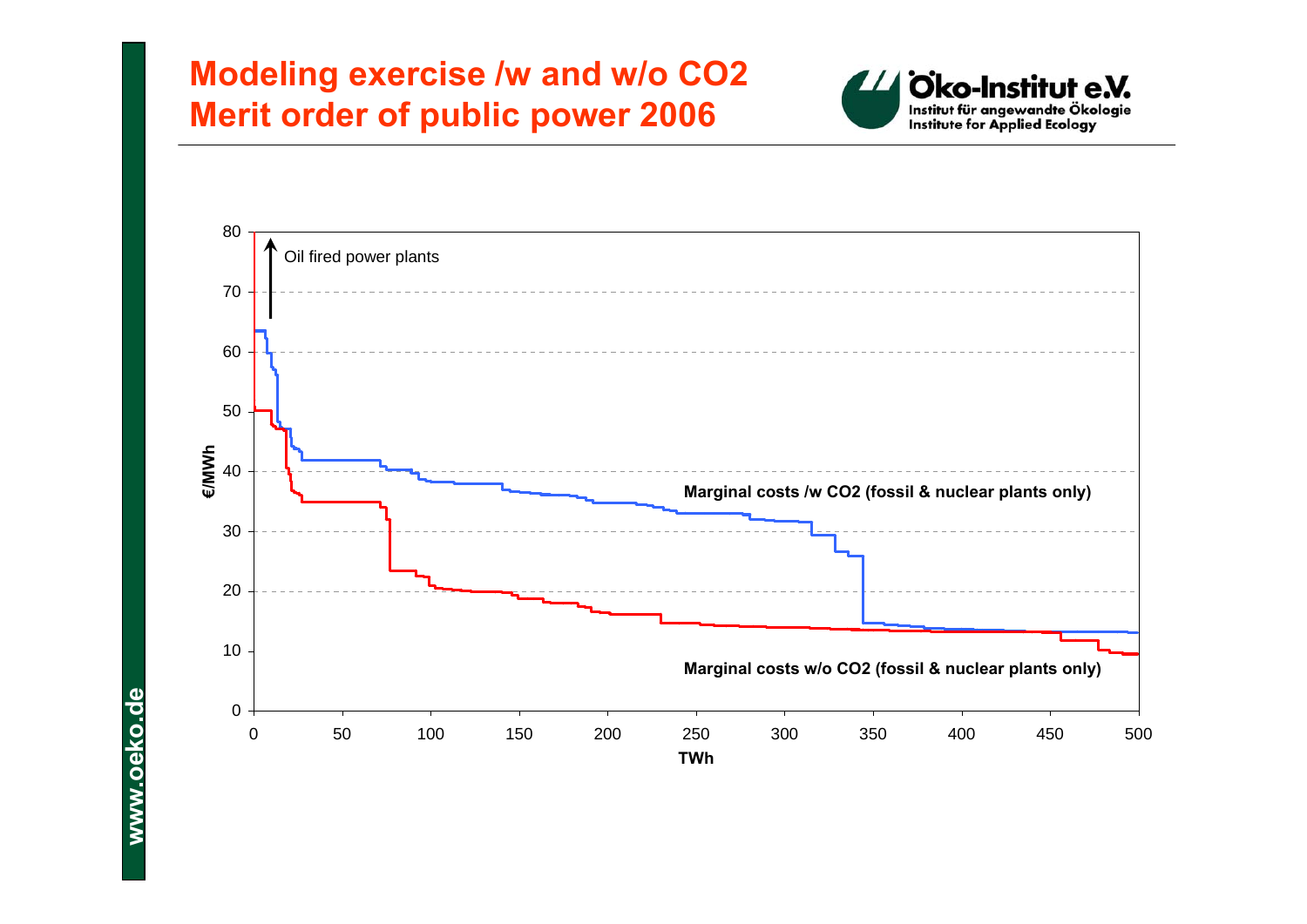#### **Modeling exercise /w and w/o CO2 A closer look to Germany (2)**



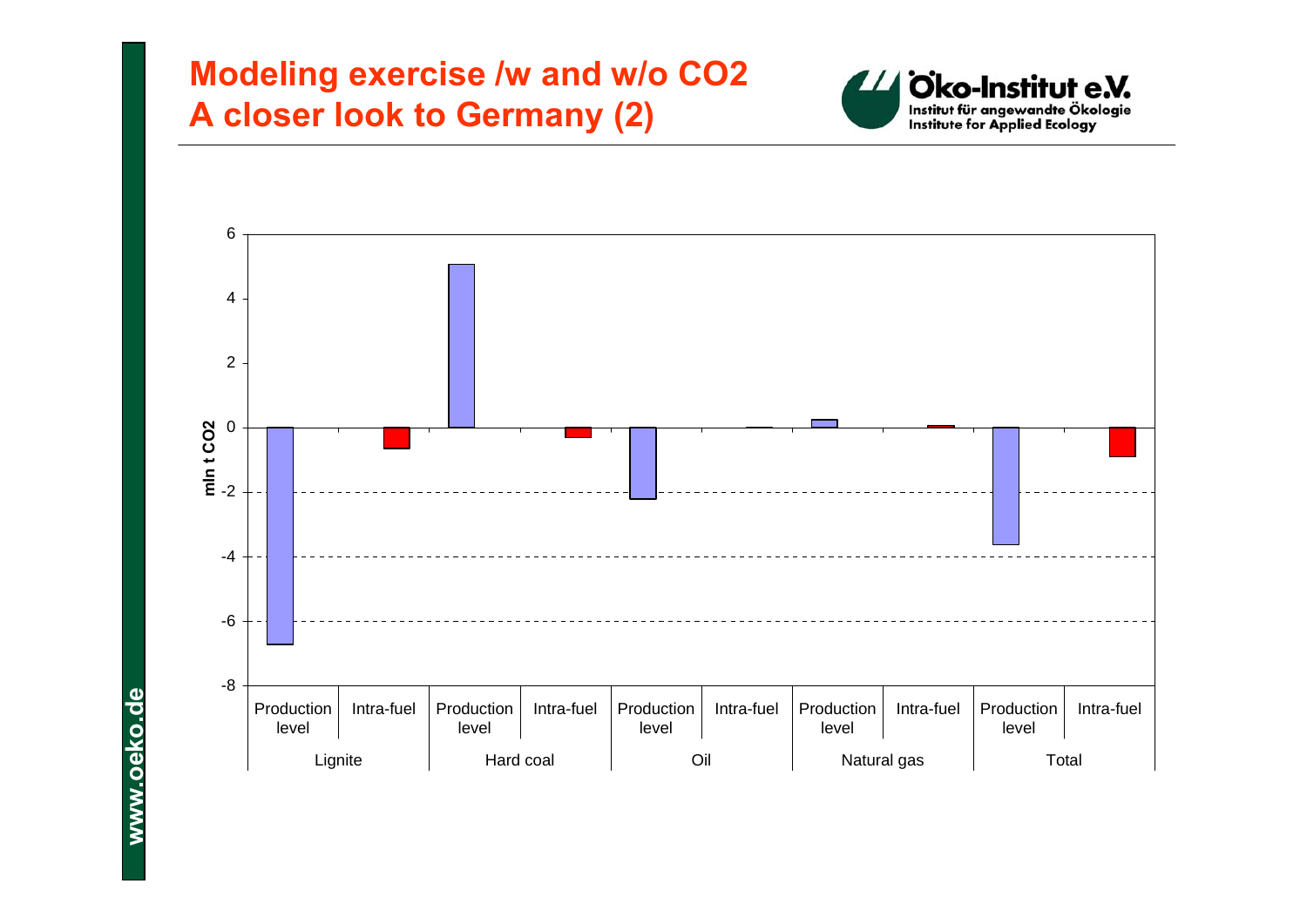## **(Additional) CO2 emission abatement from biomass use (induced by ETS?!)**



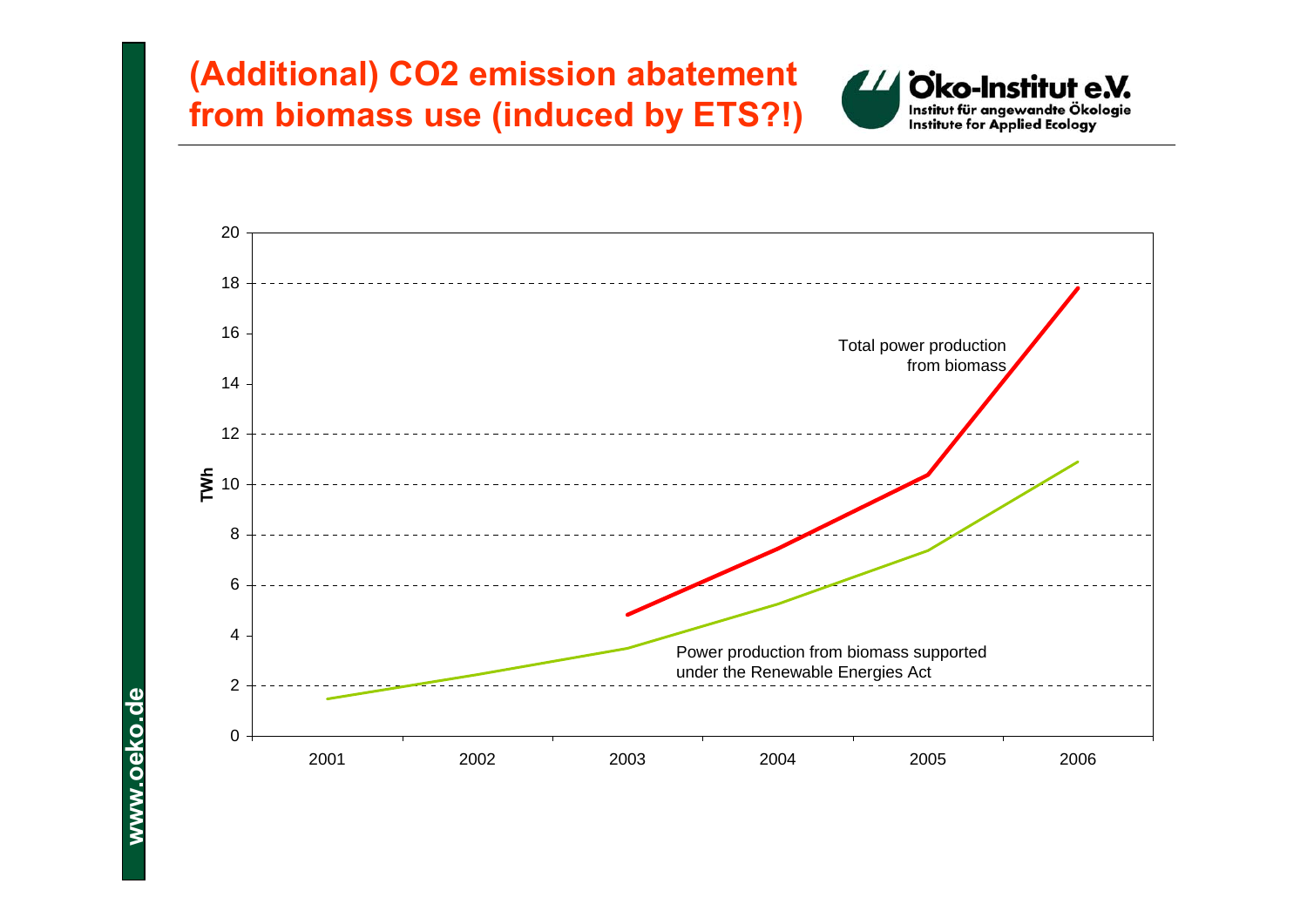## **The EU Emissions Trading Scheme About abatement**



- • **Abatement can be proved for the pilot phase (when there was an EUA price)**
- • **Emission reduction resulted more from 'unexpected' sources (coal-to-coal shift, biomass co-firing) than from the 'conventional' fuel shift**
- •**Significant indication for innovation**
- • **However, significant distortions of the CO2 price signal**
	- **Free allocation**
		- •**Expectations for updating of base periods (phase 2+)**
		- •**Ex post adjustments (Germany)**
		- • **Free allocation to new entrants (in general and fuelspecific)**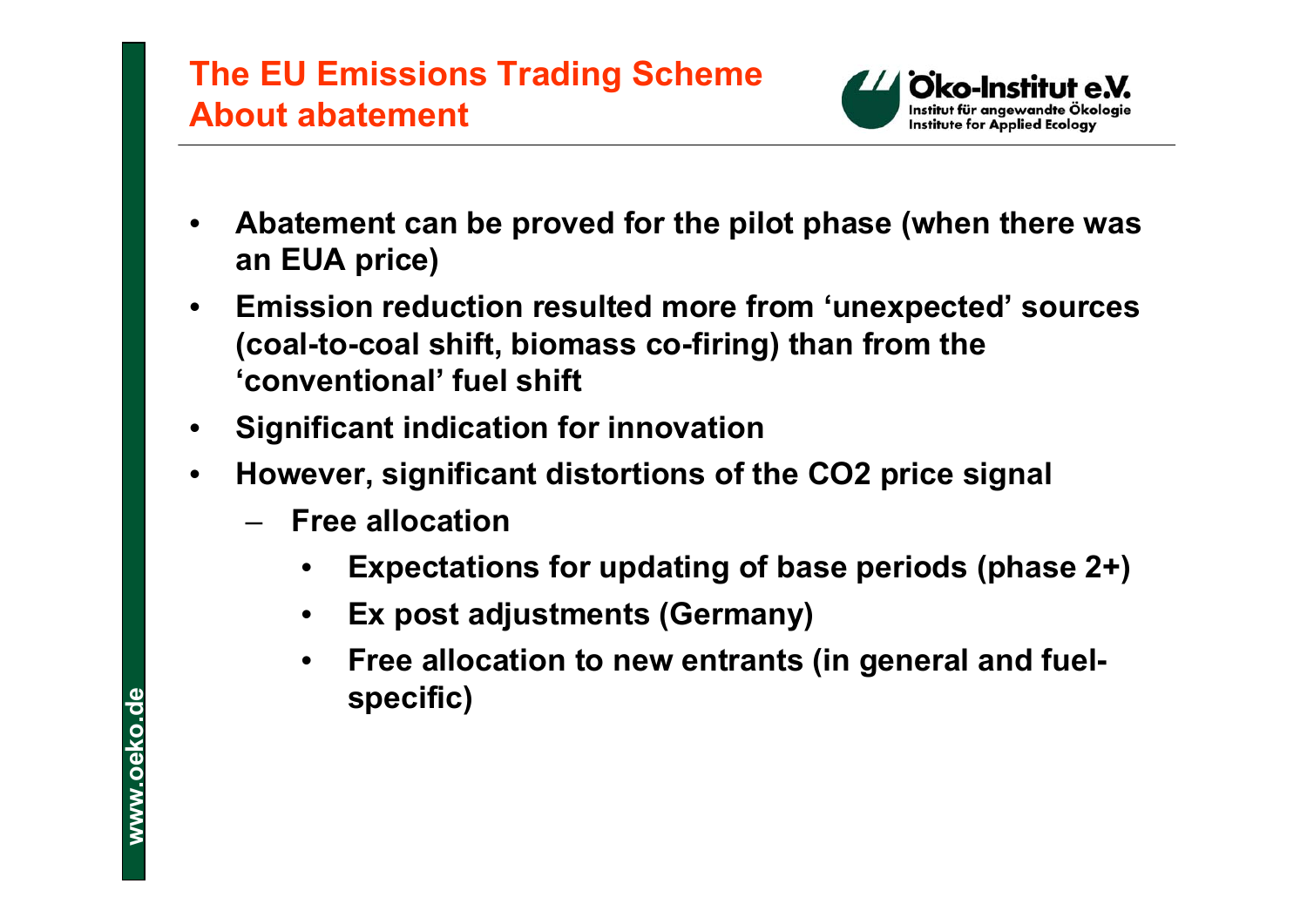## **EU ETS new entrant allocation Economic and competition distortions**





**ww w o . e k o d . e**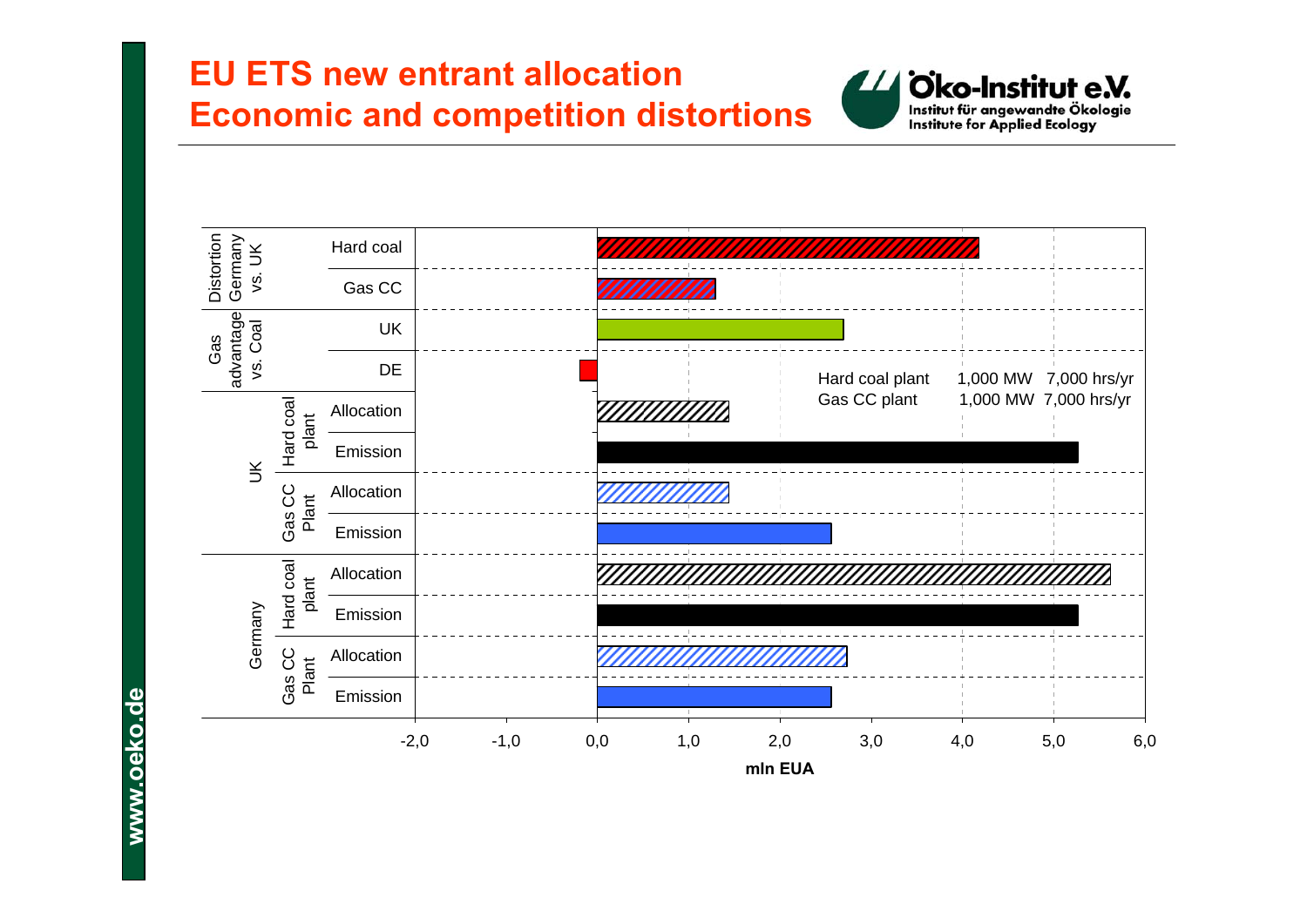#### **The EU Emissions trading scheme Cap proposals from the MS for phase 2**



Oko-Institut e.V. Institut für angewandte Ökologie **Institute for Applied Ecology** 

**ww w o . e k o d . e**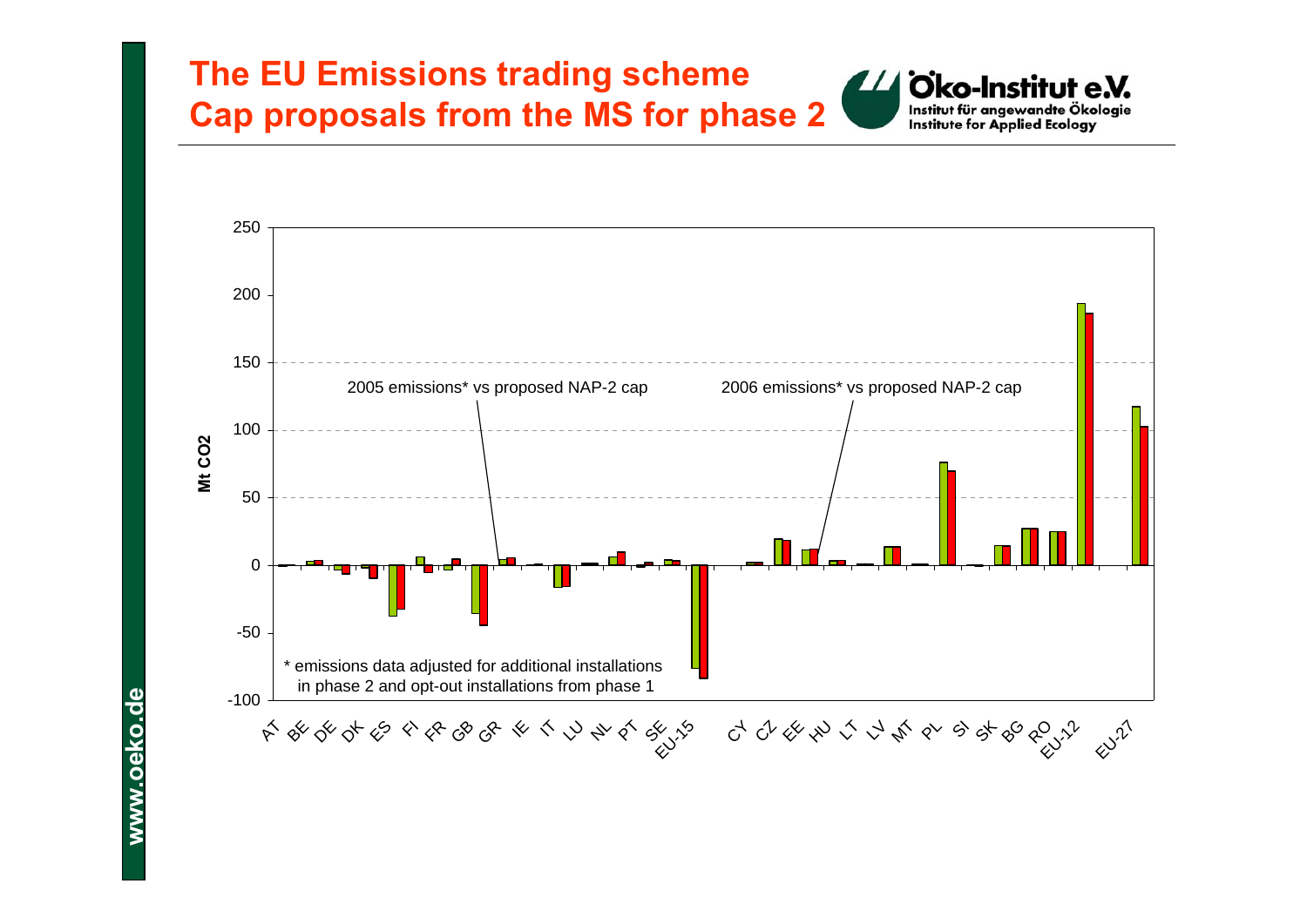#### **The EU Emissions trading scheme Approved caps for phase 2**



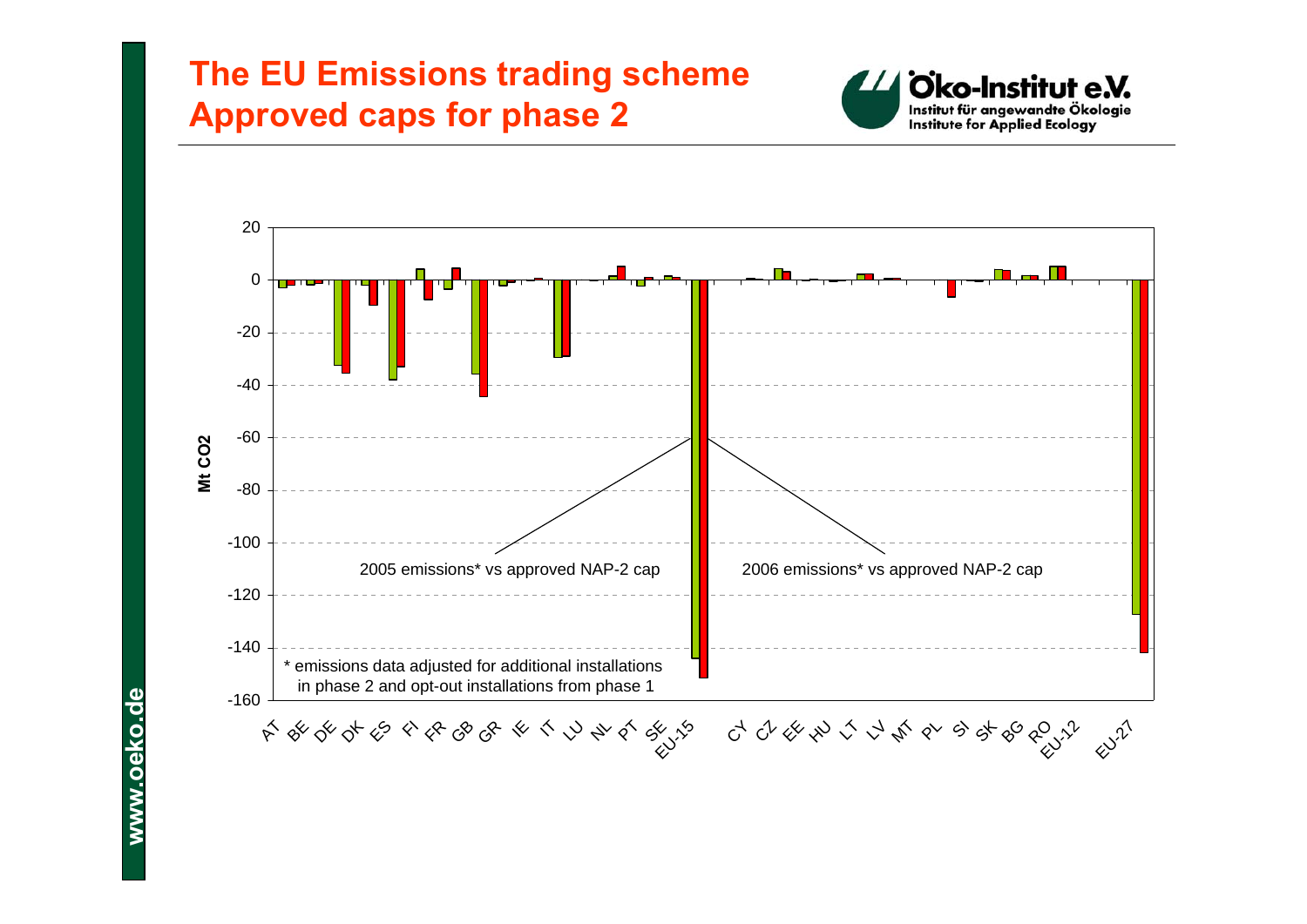#### **The EU Emissions Trading Scheme Windfall profits**



- • **Most generators (in the liberalized market segments) passed through the opportunity costs of the allowances**
- • **Rough assessment for phase 2**
	- **70% free allocation for power generators @ 25 €/EUA = 22 bn €/yr**
	- **Pass-through of 500 g CO2/kWh (EU average)**
		- • **Windfall profits for fossil power generation (1,778 TWh) = 13 bn €/yr @ 25 €/EUA**
		- $\bullet$  **Windfall profits for nuclear & hydro power generation (1,282 TWh) = 16 bn €/yr @ 25 €/EUA**
- •**The power sector is not the only one …**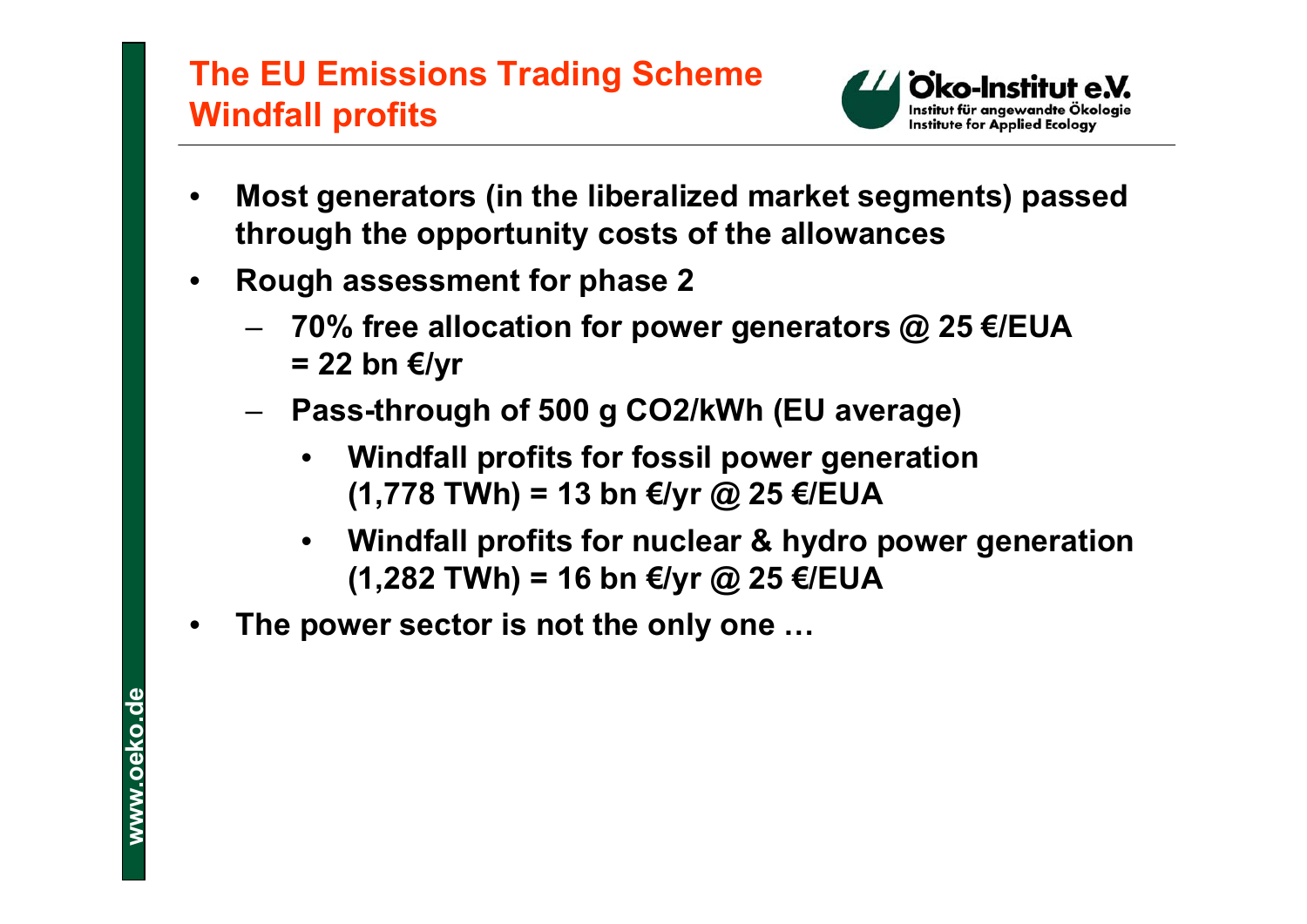# **The EU Emissions Trading Scheme Lessons learnt (1)**



- • **The system worked in general**
	- **A uniform European price signal was generated (for a time)**
	- **Downstream approach created interesting results**
	- **An impressive secondary market emerged**
- • **Cap setting is essential: clear distinction between cap setting and allocation process**
- $\bullet$  **Free allocation is complicated**
	- **No Member State was able to implement a simple scheme**
	- **Many complicated issues: capacity extensions, new entrants, plant closure, integrated installations (e.g. blast furnace gas), process emissions**
	- **Opportunity cost pass-through & windfall profits (not only for the power sector)**
	- **Myths & reality in an installation-based scheme (early action, etc)**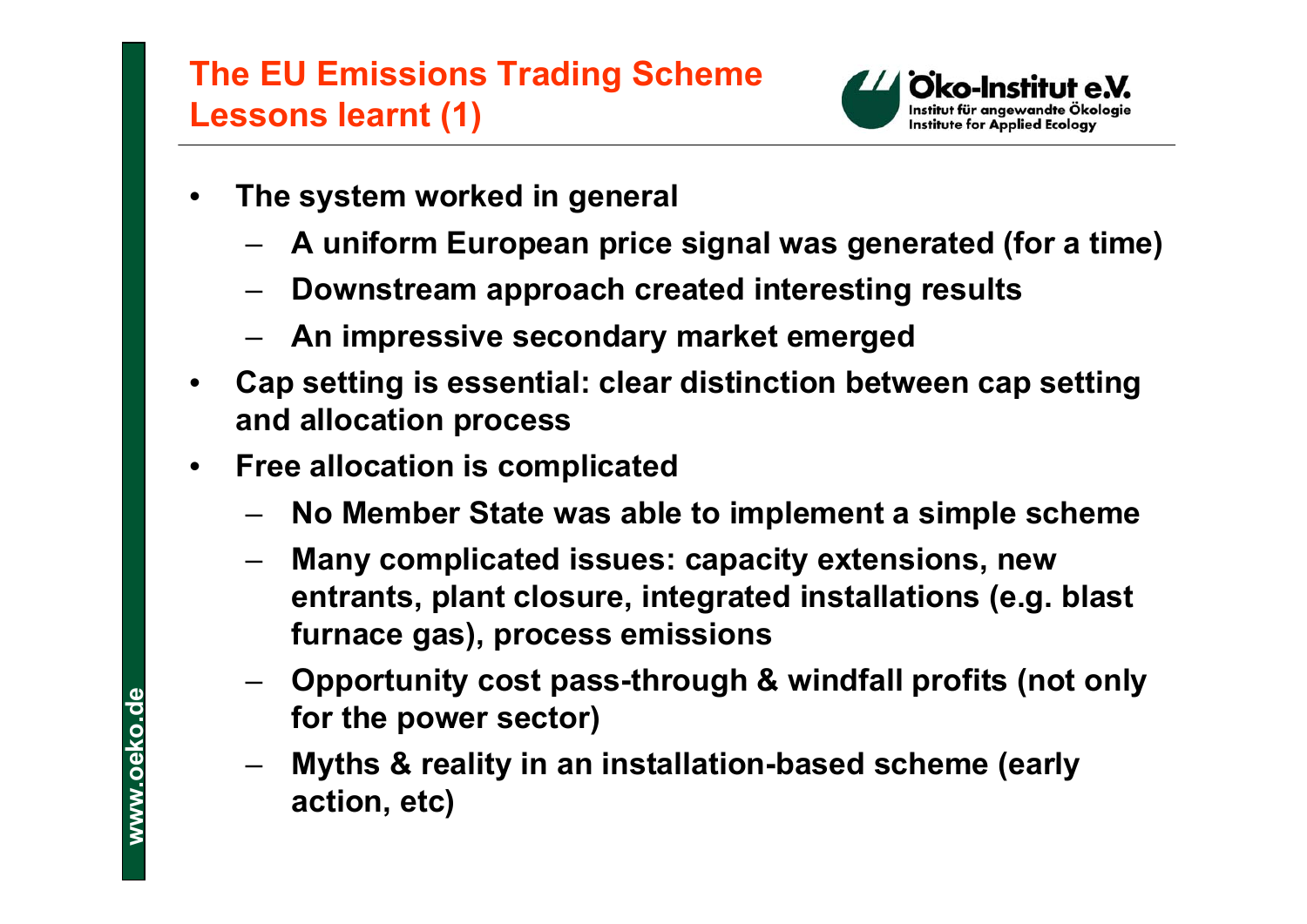# **The EU Emissions Trading Scheme Lessons learnt (2)**



- • **Allocation is not only about distribution**
	- **Significant distortions of the CO2 price signal: updating, new entrant allocation & ex post adjustments**
	- **Major problems for market transparency**
- • **Technicalities does matter**
	- **Data, data, data: consistency of time series is more important than precision at a point of time**
	- **Market transparency is needed not only on allocation and compliance (allowance flows in the market)**
- • **The pilot phase was crucial**
	- **Many practical experiences: markets are more creative than consultants …**
	- **No 'contamination' of next phases with flaws from take-off**
- $\bullet$  **Important interactions must be considered between the EU ETS and the international climate regime**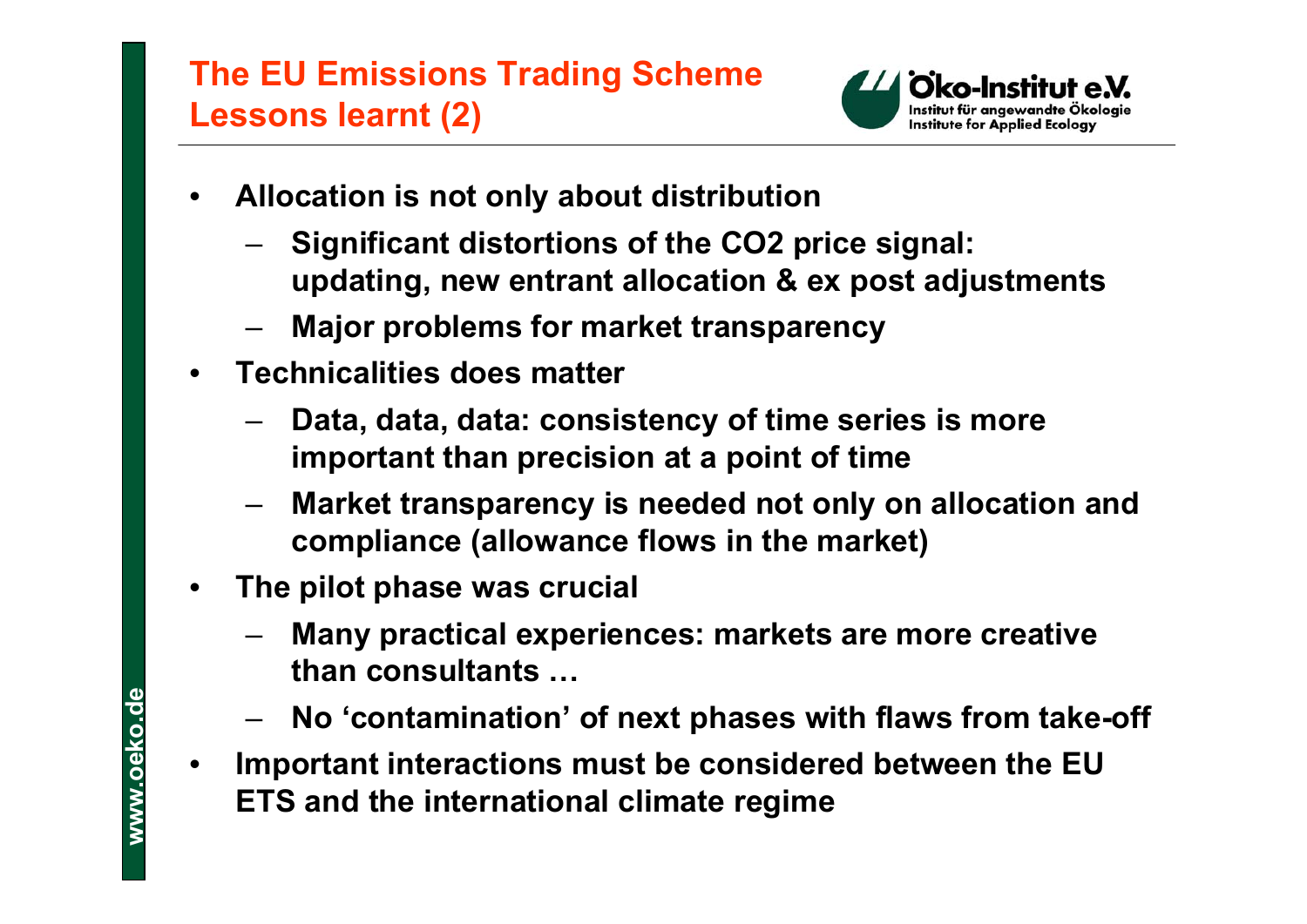# **The EU Emissions Trading Scheme Revision for 2013 an beyond**



- • **Ongoing review and revision process**
	- **Legislation in end-2008**
	- **Revision clauses regarding the outcome of the international process (caps, treatment of industry with high exposure to CO2 price and international competition)**
- • **Extended scope (CO2, N2O from industrial processes, aviation), but special provisions for small emitters**
- • **Centralized cap setting**
	- **EU-wide (recent proposal: -21% compared to 2005)**
	- **(no) assignment to the Member States**
- $\bullet$  **Harmonized allocation**
	- **Free allocation with harmonized rules (benchmarking)**
	- **High share of auctioning**
		- •**Power generators 100%**
		- • **Exposed industries (auctioning vs free allocation for direct/indirect emissions, border adjustments, direct compensation)?**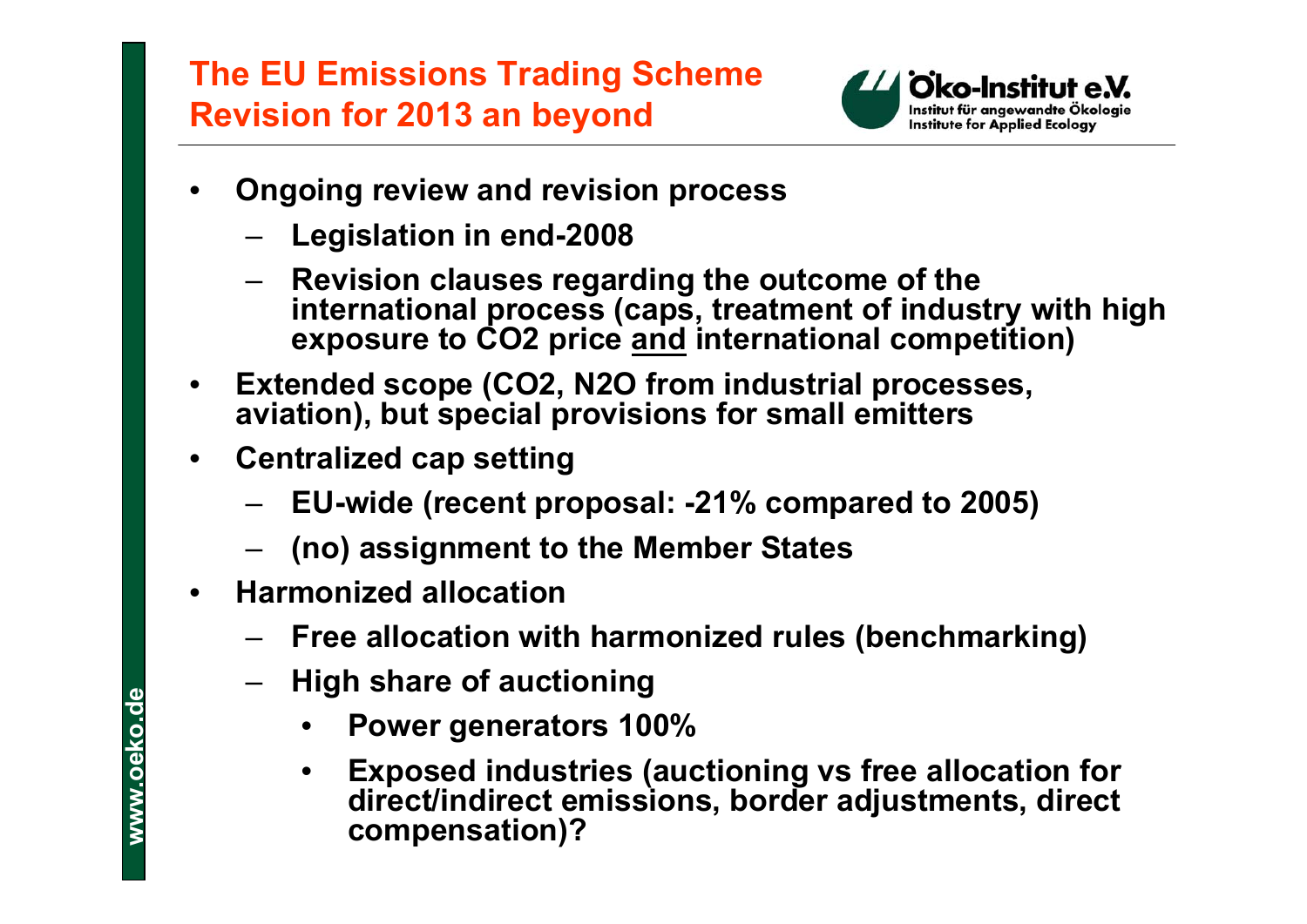#### **The EU Emissions trading scheme CO2 cost & trade exposure**